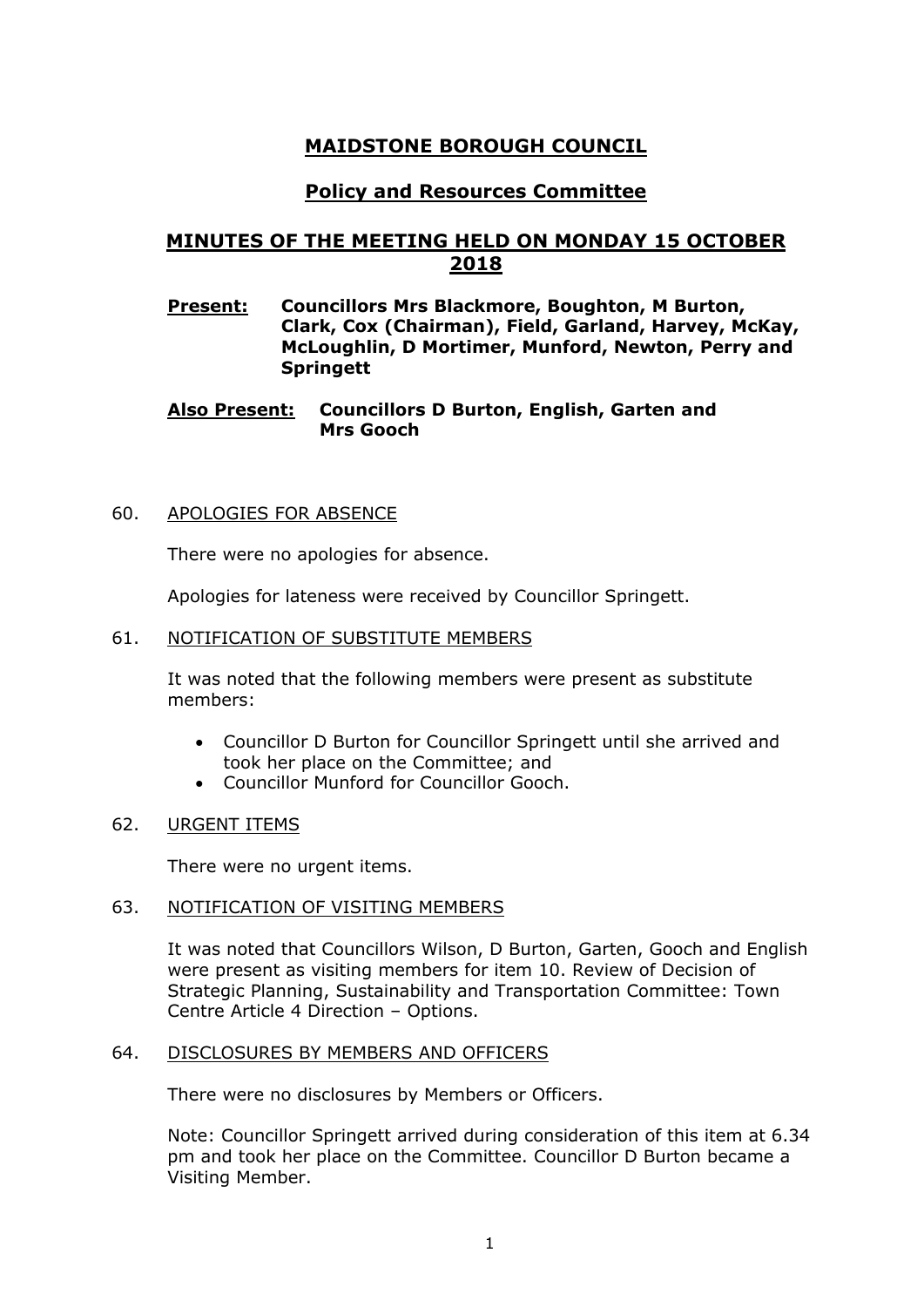## 65. DISCLOSURES OF LOBBYING

Councillors Mortimer, Clark and Field disclosed that they had been lobbied on item 10. Review of Decision of Strategic Planning, Sustainability and Transportation Committee: Town Centre Article 4 Direction – Options.

## 66. TO CONSIDER WHETHER ANY ITEMS SHOULD BE TAKEN IN PRIVATE BECAUSE OF THE POSSIBLE DISCLOSURE OF EXEMPT INFORMATION.

**RESOLVED:** That all items be taken in public, as proposed.

## 67. PRESENTATION OF PETITIONS (IF ANY)

There were no petitions.

## 68. QUESTIONS AND ANSWER SESSION FOR MEMBERS OF THE PUBLIC (IF ANY)

There were no questions from members of the public.

## 69. REVIEW OF DECISION OF STRATEGIC PLANNING, SUSTAINABILITY AND TRANSPORTATION COMMITTEE: TOWN CENTRE ARTICLE 4 DIRECTION - OPTIONS

Councillors Wilson, Clark and Mortimer outlined their reasons for referring the decision not to issue Article 4 Directions to office blocks in the town centre to the Committee. The reasons given were that the decision seemed to be taken solely on planning grounds, without considering other issues related to office to residential conversions under Permitted Development Rights, such as a lack of developer contributions and the creation of poor quality accommodation which was outside of the control of the Council in its role as the Planning Authority. The outcome the Councillors were seeking was a briefing session with members prior to the Strategic Planning, Sustainability and Transportation Committee re-taking the decision on issuing Article 4 Directions on town centre office blocks. The Councillors who had referred the decision were concerned that the decision had been taken too quickly without enough time for member engagement. This had led to inadequate consideration of the risks and potential costs of not issuing Article 4 Directions. This was why they had requested a member briefing before taking the decision again.

Councillors D Burton, Garten and Gooch addressed the Committee as Visiting Members.

The Committee considered the request to review the decision and made the following comments:

 Even if the Permitted Development Rights were removed, the Council's Officers and Planning Committee would still have little control as Maidstone Borough Council had not adopted minimum space standards and other Planning Policies that controlled